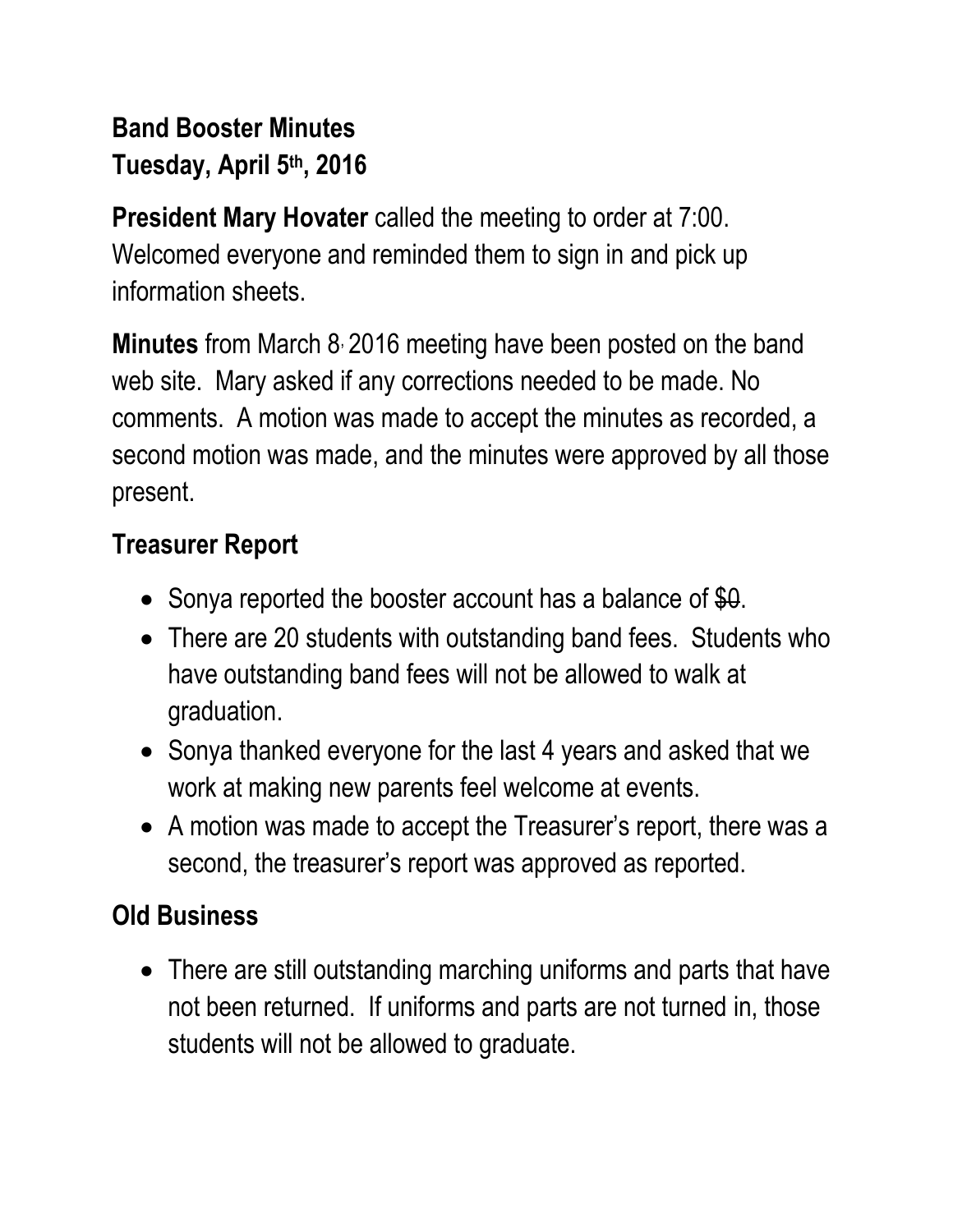• Kathryn McLeroy requested all senior pictures and band pictures be sent either to her or Mr. Smith.

### **Mary**

- The band program is still searching for a climate controlled storage unit.
- The 2016-2017 budget was discussed. A motion was entertained and all in attendance approved the budget.
- Mary read over the group of offices for the 2016-2017 school year. She noted there were two people running for Secretary, Felicia Carden and La Tonya Boike. The contenders were asked to leave the room, a vote was placed, and La Tonya Boike was added as Secretary and Felicia was added as Hospitality Liaison. A motion was made to approve the offices as the list stands at this time, a second was made, and the officers list was approved.
- A clean-up date for concession stand will be emailed in soon.

#### **Mrs. Bean**

- A donor from New York purchased a new key board for the jazz band.
- The middle school students auditioning for high school positions did a fantastic job in preparing and placed well. She is very proud of them.
- Please turn in CMS band banquet fees by 4/8/16.
- Uniform turn-in deadline is 4/15/16.
- CMS Spring concert is 4/21/16 at CHS auditorium at 7pm.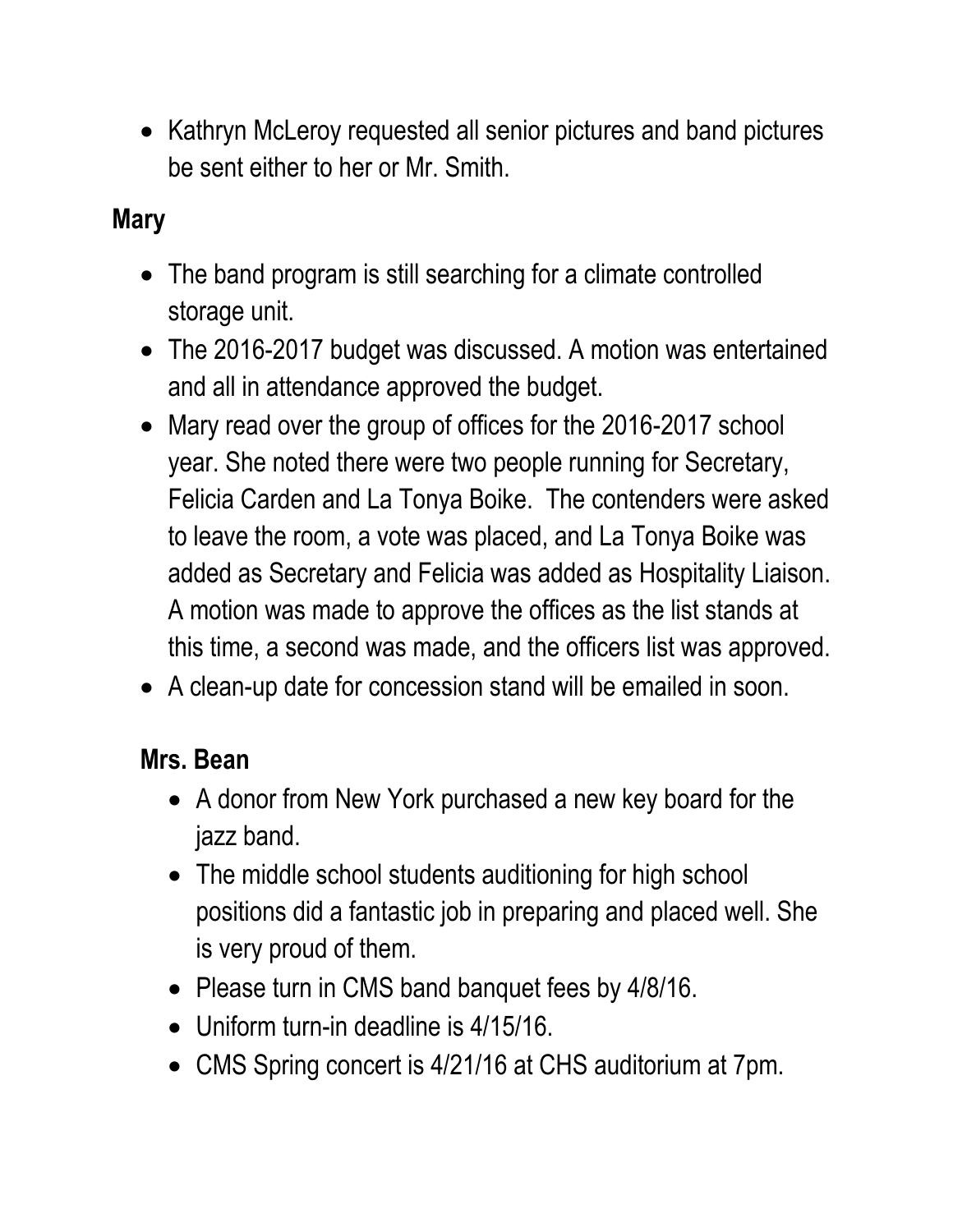- CMS will have 5 home games in the fall.
- Thanked Mr. Teuscher for make such a positive impact on the CMS band students.
- There will be a Beginner Band Bonanza at West Elementary on 5/10/16 and at East on 5/12/16.

### **Mr. Smith**

- Praised the students for their performance at the MPA. Received all superior ratings for the 23rd year in a row. Praised concert band for receiving a superior rating in site reading.
- 5 students will be attending All-State.
- Discussed calendar for Aril and May, 2016 including any changes.
- Requested photos for DVD to play during band banquet.
- Band Camp schedule is July 25-July 29.
- Band Banquet will be May 12, 2016 at 6:30 pm.
- Jazz band will perform at Strawberry Festival May 7<sup>th</sup>
- Praised the work ethic and attitudes of our band students.
- The band letter files will be updated and a form will be given to students for completion. It will be due 4/22/16.

### **Mr. Teuscher**

- Percussion students pre-sold \$2100 in tickets for the Dinner with the Drumline
- Dinner with the Drumline will be held April  $7<sup>th</sup>$  at 6:30 pm in the CHS cafeteria